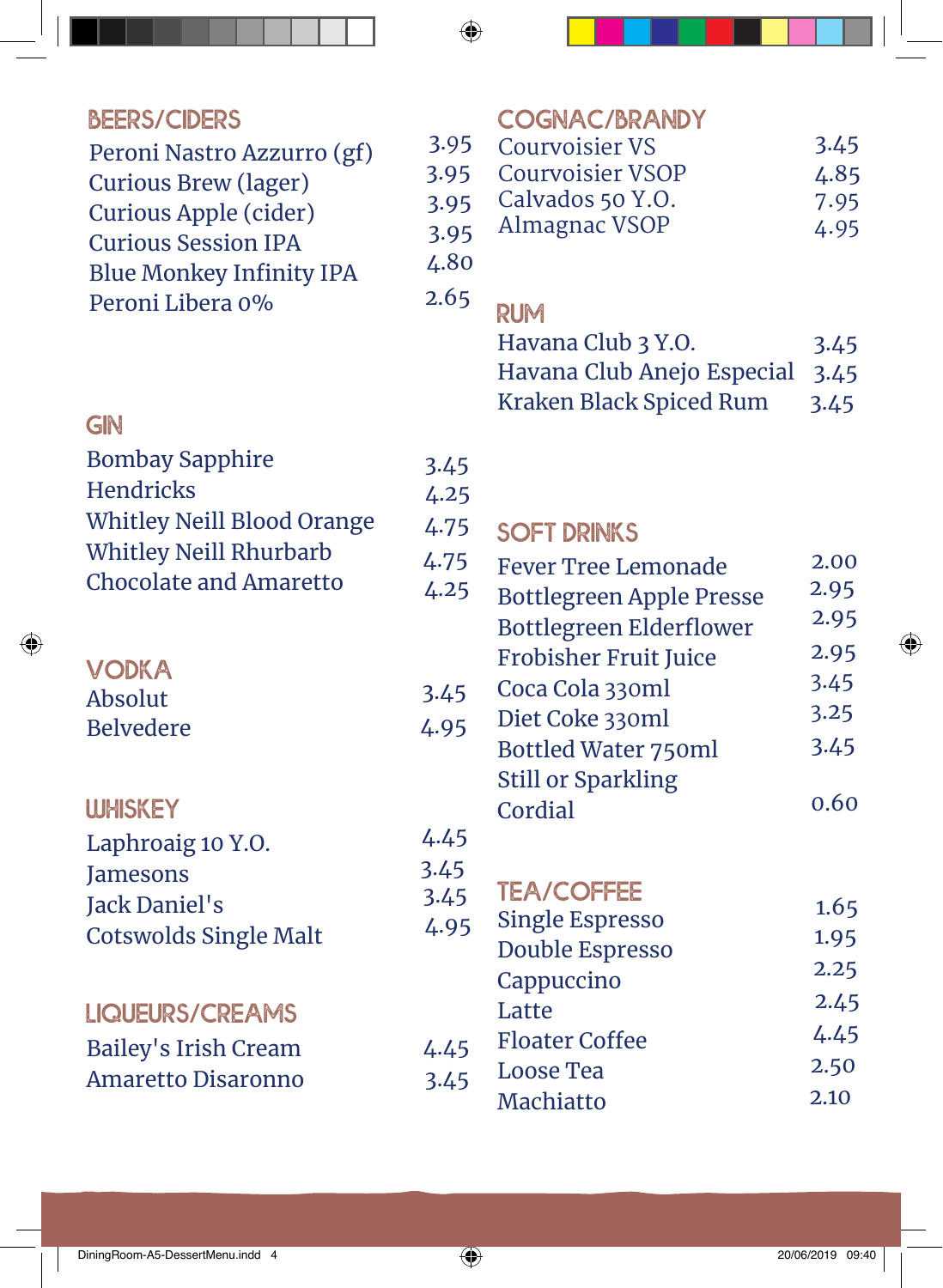## **aperitifs** Aperol Spritz £6.50

Orange, Prosecco, Aperol, soda

Pimm's Cup £5.50 Pimm's, Lemonade, fruit and mint Gin and Tonic £5.50

Bombay Sapphire, tonic, lime

Rhubarb and Ginger Fizz £6.50 Whitley Neill Gin, Ginger ale Classic Negroni £6.50 Gin, Vermouth, Campari, orange Kentucky Mule £6.50 Bourbon, lime, Ginger ale

#### **cocktails all £8.50** Cosmopolitan

Vodka, Cointreau, cranberry juice, lime juice

## Ginamasu

Chocolate and Amaretto Gin, Cream, espresso

Mojito Rum, Lime, Brown sugar, Mint, Soda Lemon drop

Vodka, Cointreau, lemon juice

Mexican Martini Tequila, Cointreau, lime juice, dry vermouth Espresso Martini Vodka, Kahlua, espresso Classic Martini

Vodka/Gin, Dry Vermouth

French Martini Vodka, pinapple juice, raspberry liqueur



**any other combinations please ask your server**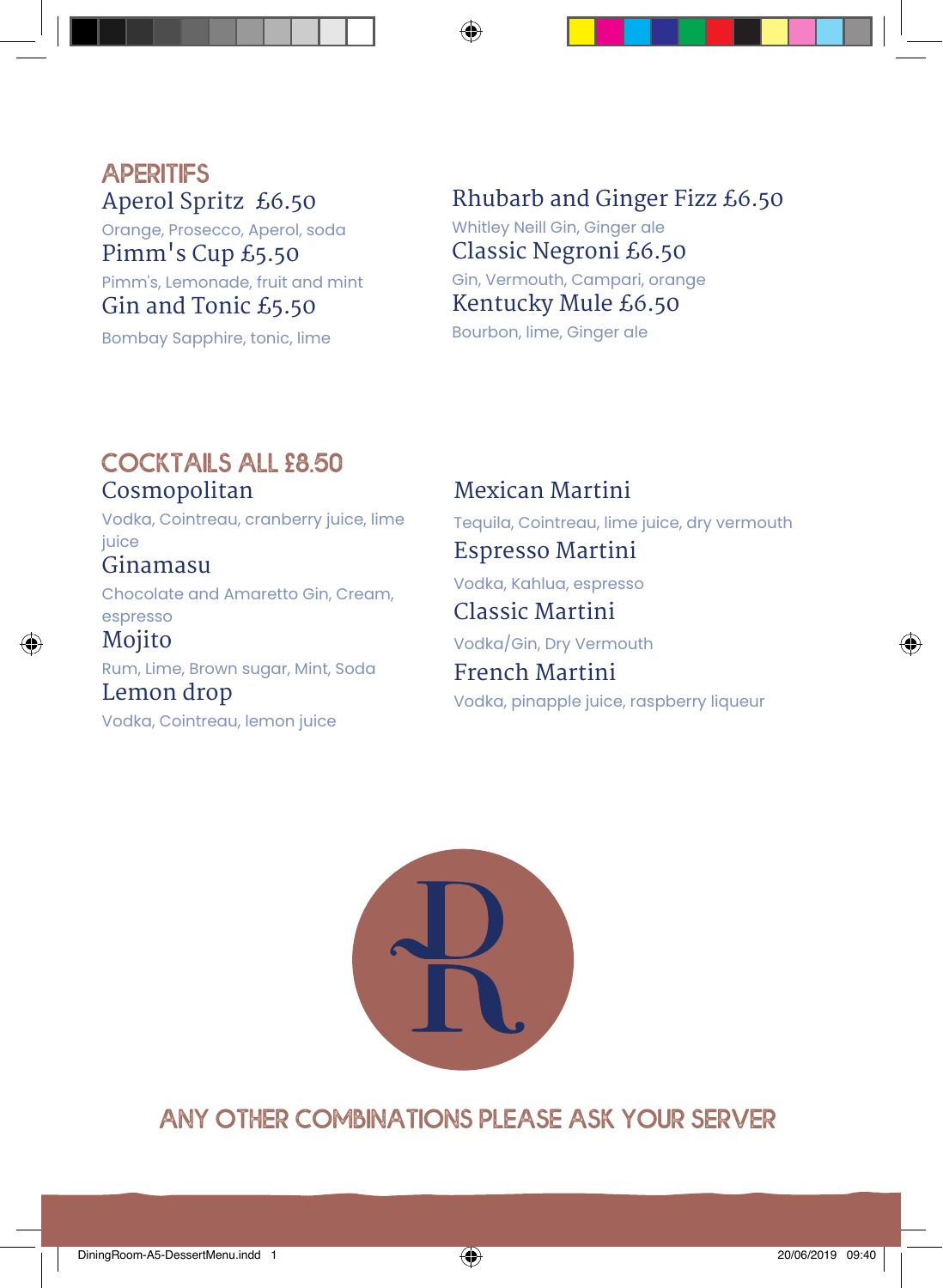| <b>WHITES</b>                                                                                                                      | <b>BOTTLE</b> | <b>125ML</b> | <b>175ML</b> |
|------------------------------------------------------------------------------------------------------------------------------------|---------------|--------------|--------------|
| Verdejo, La Mancha (Spain)                                                                                                         | 17.95         | 3.75         | 4.95         |
| Light golden green colour, nose of peach and lime. Enticing ripe                                                                   |               |              |              |
| quince, with mouthwatering freshness.<br>Chardonnay, Il portone (Italy)                                                            | 18.95         | 4.25         | 5.45         |
| Light yellow colour. Fragrance of exotic fruits, lingering mineral                                                                 |               |              |              |
| texture, infused peaches with a marvelous freshness.                                                                               |               |              |              |
| Pinot Grigio, Palazzo Pisano Veneto (Italy)                                                                                        | 20.95         | 4.75         | 5.95         |
| Light bright colour, delicious aroma of green apple with floral                                                                    |               |              |              |
| background slightly dry with a exquisite finish.                                                                                   |               |              |              |
| Rioja Hacienda Calavia, Tempranillo Blanco (spain)<br>Pale greenish yellow colour, floral notes with flavours of fragrant          | 23.95         |              |              |
| apples and pears, fresh lively gentle grapefruit on the finish.                                                                    |               |              |              |
| Sauvignon, Tenuta Praducello, Villa Rubini, DOP                                                                                    | 26.50         |              |              |
| (Italy)(vegan)                                                                                                                     |               |              |              |
| Silver gold colour. Aromas of elderflowers, a hint of tropical fruit<br>with an enticing sensation of citrus peel.                 |               |              |              |
| Chenin Old Bush Wine, Stellenbosch, welgelegen                                                                                     | 27.95         |              |              |
| (South Africa)                                                                                                                     |               |              |              |
| A bush wine grape, bright pale luminous colour. Aromas of lemon<br>and pear, exciting taste of tropical fruit with a zesty finish. |               |              |              |
| Sancerre, Les Ratins, Loire (France)                                                                                               | 39.95         |              |              |
| A brilliant clear yellow. A fine nose of lime blossom, rich flavour of                                                             |               |              |              |
| cut grass, sublime on the palate.                                                                                                  |               |              |              |
| Chablis, Domaine Descombes, Bourgogne (France)                                                                                     | 44.95         |              |              |
| (vegan)<br>Luminous gold, aromas of quinces. A lemon and citrus core,                                                              |               |              |              |
| expressive lychee, flinty with a minerality finish.                                                                                |               |              |              |
| <b>REDS</b>                                                                                                                        | <b>BOTTLE</b> | <b>125ML</b> | 175ML        |
| Tempranillo, La Mancha (Spain)                                                                                                     |               | 3.75         | 4.95         |
| Dark cherry colour with aromas of forest fruits. Juicy and delicious,                                                              | 17.95         |              |              |
| a showcase of Tempranillo's dark fruit.                                                                                            |               |              |              |
| Merlot, Santa Catharina, Central Valley (Chilli)<br>Youthful crimson red colour. Aromas of little plums and a taste of             | 18.95         | 4.25         | 5.45         |
| berries. Medium bodied with a fruity finish.                                                                                       |               |              |              |
| Cabernet sauvignon, Domaine Lalande, Pays d'Oc                                                                                     | 20.95         | 4.75         | 5.95         |
| (Fance)<br>Gleaming red colour. Aromas of redcurrants, with a delicious hint                                                       |               |              |              |
| of blackcurrants on the palate. soft and fragrant finish.                                                                          |               |              |              |
| Shiraz Cabernet, Angove, McLaren Vale (Australia)                                                                                  | 24.95         |              |              |
| (vegan)<br>A purple hued shiraz with an aroma of red berries. Spicy pepper                                                         |               |              |              |
| and gentle oak flavours with a rounded soft finish.                                                                                |               |              |              |
| Primitivo, Appassimento, Cantine Minini, Puglia                                                                                    | 26.95         |              |              |
| (Italy)<br>Full bodied red wine where the grapes have dried in the vineyard,                                                       |               |              |              |
| giving a smooth unique concentration of red fruit. Chocolatey                                                                      |               |              |              |
| smooth finish.<br>Raso de larrainzar Barrica Navarra (Spain)                                                                       |               |              |              |
| Deep red purple. Aromas of lavender, thyme and wild red fruit. Hint                                                                | 27.95         |              |              |
| of raspberry and cocoa on the palate.                                                                                              |               |              |              |
| Malbec, Reserve Estate, Uco Valley, Mendoza,                                                                                       | 29.95         |              |              |
| (Argentina)<br>100% Malbec. Intense violet colour. Floral & ripe black fruit aromas                                                |               |              |              |
| with vanilla and chocolate. sweet and velvety in the mouth.                                                                        |               |              |              |
| Chateau St. Hubert, Saint Emilion, Bordeaux (France)                                                                               | 39.95         |              |              |
| Deep red with blackcurrent and black cherry mineral notes.                                                                         |               |              |              |
| Flavours of plum and creme de cassis, silky and refined.<br>Amarone Tentuta Antica Vinaia Salvaterra, (Italy) 44.95                |               |              |              |
| Deep red colour followed by an impressive bouquet of crushed                                                                       |               |              |              |
| blackcurrant, fresh dates and sweetness on the palate.                                                                             |               |              |              |